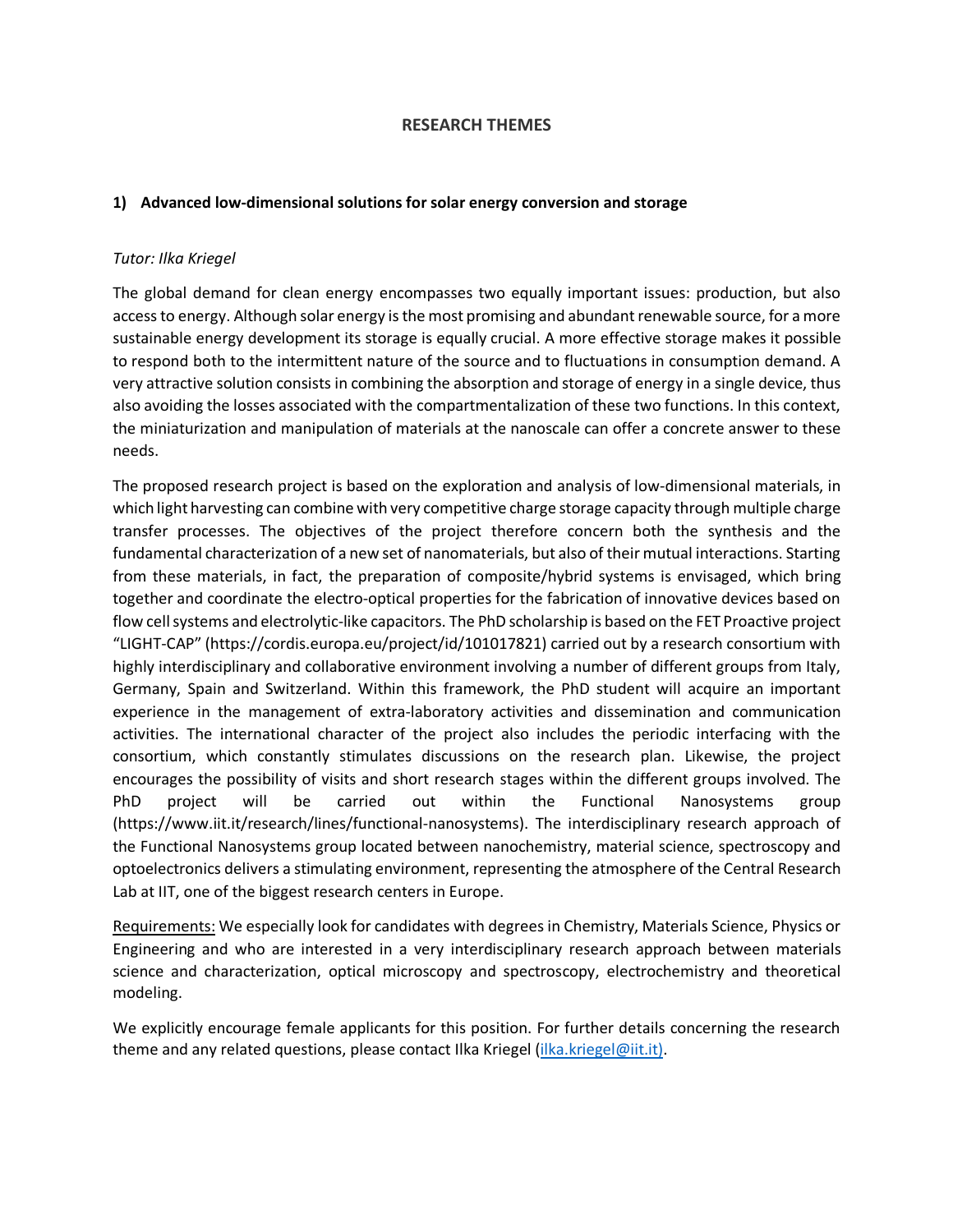## **2) Optoelectronics of plasmonic/semiconducting low-dimensional nanomaterials**

## *Tutor: Roman Krahne*

We aim to develop new concepts for optoelectronic devices based on photonic architectures and stateof-the-art nanomaterials such as colloidal nanocrystals and nanoparticles. One material class of great recent interest are low-dimensional semiconductor materials such as 2D layered perovskites. Based on a fundamental understanding of their optical and electrical properties, we will develop proof-of-concept devices for sensing, light emission, and signal processing.

The PhD candidate will work on time-resolved optical spectroscopy on these materials, their functionalization via surface chemistry and ion-exchange processes, and on nanofabrication of optical and electrical devices. We also aim to combine the nanomaterials with optical or plasmonic cavities for enhanced light emission and strong light-matter coupling.

The PhD position is hosted by Optoelectronics group (https://www.iit.it/it/web/optoelectronics) that is embedded in a highly stimulating and collaborative environment at the headquarters of the Italian Institute of Technology (IIT) in Genoa, Italy.

**Requirements:** The ideal candidate should have a degree in materials science, physics, chemistry or engineering, with a strong interest in the photophysics of nanomaterials and related device applications.

For further details concerning the research theme, please contact: roman.krahne@iit.it

# **3) Advanced electron microscopy of hybrid perovskite materials for energy applications (2 positions available)**

## *Tutor: Giorgio Divitini*

The green revolution will require significant breakthroughs in both energy production and end-use efficiency. In the last 10 years hybrid perovskites have emerged as a very promising class of materials with excellent optical and electronic properties, and have been successfully been employed in prototype solar cells for photovoltaic power generation and other optical systems, such as light emitting diodes (LEDs). The range of applications is very broad and include, for example, multi-layer solar cells improving power conversion efficiency over a single silicon junction (still the most established technology), semitransparent solar cells for smart windows, and flexible solar cells. Similarly, high-brightness LEDs have been demonstrated and would enable significant energy savings in lighting. Some peculiar properties of hybrid perovskites, such as the flexibility in chemical composition and tolerance to defects, suggest that the scientific community has only started to scratch the surface on potential applications for this class of materials.

As new compounds are designed and as devices are tested in realistic settings, there is an increasing need to understand the properties and dynamic processes of hybrid perovskites at the nanoscale. Electron microscopy is a prime candidate for this analysis, due to the ability to access information on morphology, chemical composition and crystallography at the nanoscale. This is generally a very challenging process,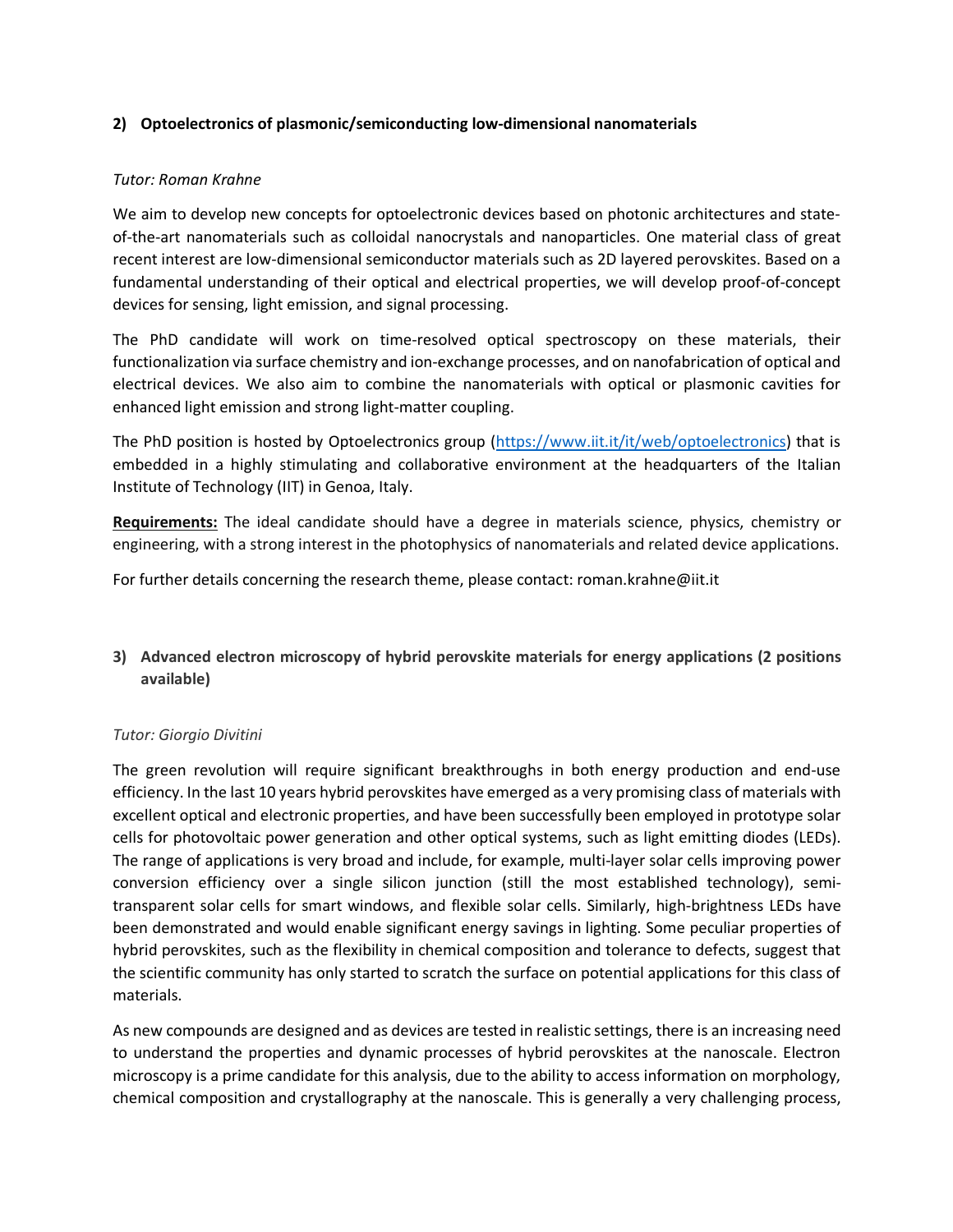as hybrid perovskites are known to get damaged easily by the electron beam. Equipment, acquisition protocols and data analysis procedures all need to be optimised to unravel nanoscale structure and processes in these materials, making this project very rewarding.

This PhD position, which will be based in a group centred around electron microscopy, will include extensive use of the ThermoFisher Spectra 300 Transmission Electron Microscope just installed at the Italian Institute of Technology – a state-of-the-art instrument, among the top electron microscopes in the world -, which features high-efficiency detectors and class-leading electron optical capabilities. It will include experimental microscopy work, experiment design and the use of advanced algorithms for data analysis (predominantly python-based). The project is part of a strong existing collaboration between the Electron Spectroscopy and Nanoscopy research line at IIT and international partners (the University of Cambridge, the University of Rome Tor Vergata).

Requirements: The ideal candidate must have a Master's Degree or equivalent in one of the following areas: Material Science, Physics, Chemistry, or Chemical Engineering. Experience with electron microscopy and familiarity with python would be valuable but are not required.

For further details concerning the project, please contact: Giorgio.divitini@iit.it

## **4) Magnetic materials for curing cancer**

## *Tutor: Teresa Pellegrino*

The use of magnetic nanoparticles in various biomedical applications is gaining momentum thanks to the multifunctional properties of these peculiar nanomaterials. Among them, the use of magnetic nanoparticles as heat mediators in magnetic hyperthermia represents a new form of cancer therapy now in clinic for the treatment of Glioblastoma Multiforme tumor. With this method, tumor cells are burnt by increasing the temperature at the therapeutic range of 43-46°C generated by magnetic nanoparticles when exposed to a time varying field (a radiofrequency in the kHz regime). For this application, it is crucial to maximize the heating efficiency of magnetic nanoparticles under a kHz-radiofrequency of clinical use and under intratumoral conditions.

The PhD project aims at develop synthetic procedures for magnetic nanoparticles production yielding multifunctional magnetic nano-heterostructures specifically designed for magnetic hyperthermia, with focus on setting scaled-up preparative approaches. The PhD student will aim at tuning synthesis parameters to obtain magnetic materials at controlled composition, size, shape and crystallinity of the multi-domains heterostructures. Accurate physical/chemical studies will be carried out to correlate the magnetic /structural parameters to the magnetic hyperthermia heat efficiency not only in aqueous media but also under conditions that simulate the tumor microenvironment. The candidate will also aim at setting up scale up approaches for the gram scale production of nanomaterials and, at the same time, developing methodology that are eco-sustainable, to obtain nanoparticles/heterostructure by procedures at minimal environmental impact. The ideal candidate should be able to develop his/her own ideas on the present topics while having a well-defined attitude to collaborate within an international and interdisciplinary team.